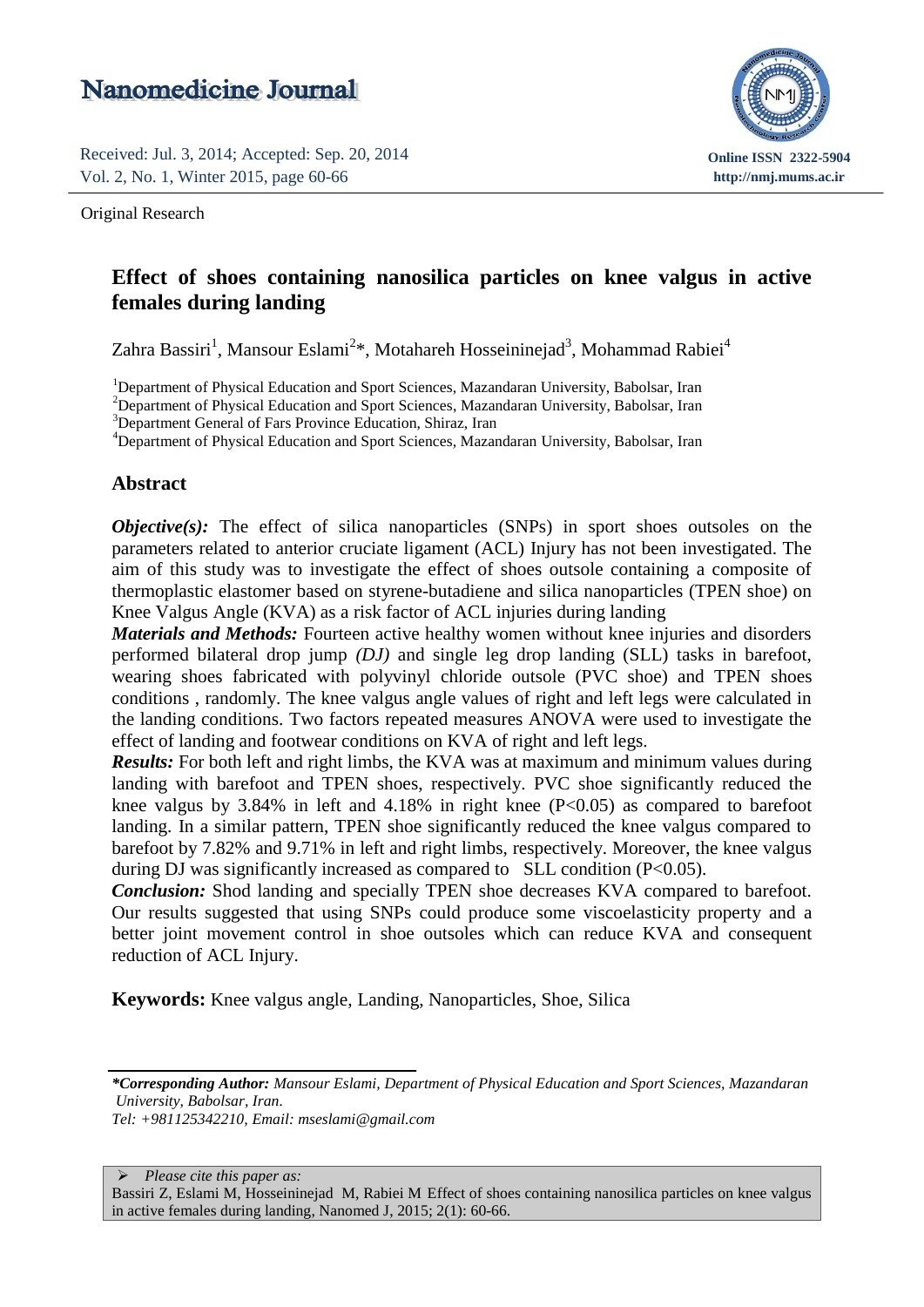# **Introduction**

Anterior cruciate ligament (ACL) injury is a common and traumatic knee joint injury in female athletes (1). Non-contact ACL injuries account for more than two-thirds of ACL injuries (2-5). The non-contact mechanism usually involves a deceleration before a change of direction, deceleration phase of landing after a jump or in preparation for a cutting maneuver that are associated with high loads on the knee joint (2, 5-8). It has been reported that landing from a jump is one of the primary non-contact mechanisms for ACL injury in female basketball and volleyball and soccer players (2, 9-13). Decreased knee flexion and increased knee valgus angle (KVA), tibial rotation, hip adduction and hip internal rotation during landing and cutting maneuvers, commonly seen during ACL injury episodes (6, 7, 14-16), can increase strain placed on the ACL (17, 18). Knee valgus has been defined as abducted position of the knee on landing or during the stance phase of gait (19). Females have been found to land in more KVA during a single leg step landing (20) as well as a double leg drop jump (19, 21) and it can be a reason for higher incidence of ACL injuries (22). In fact, increased valgus angles during landing activities are predictive of ACL injury in female athletes (19). The majority of studies in KVA focused on its gender and sport differences (19, 21, 23-25).

The choice of footwear across these studies ranges from the participant wearing their own shoes (20, 26) to testing while barefoot (27) and some studies do not report footwear condition (21). However, athletic activity usually involves wearing appropriate sports shoes.

The athletic shoes are usually composed of soft compressible support surface interfaces designed to protect against injuries occurring in sport activates (28). Chiu and Shiang (2007) demonstrated that athletic shoes can attenuate injury risk during sports through their cushioning system (29). Furthermore, Hootman et al. (2007) reported that barefoot sports such as gymnastics displayed a high incidence rate of knee injuries, like anterior cruciate ligament (ACL) injuries, as compared to shod sports including volleyball and basketball (30).

Several materials such as carbon rubber, styrene-butadiene rubber (SBR), microcellular rubber, ethyl vinyl acetate (EVA), polyurethane (PU), polyvinyl chloride (PVC) and Hytrel® have been used in sport shoe soles (31). However, these materials have had two primary limitations. First, to achieve appropriate cushioning with these materials, sole thicknesses must be increased (32); second, these materials have low capabilities to return energy and control joint movement (33). It is reported that thicker-soled shoes can produce more cushioning (32), but it can increase the soles height possibly leading to ankle instability and risk of foot and ankle strain and sprain (28, 34, 35).

We hypothesized that silica nanoparticles have properties that may improve biomechanical factors related to shoe sole. Tensile strength of silica nanoparticles can increase viscoelasticity property and reduce thickness of the shoe sole. Thus, it can possibly close the ankle to the ground and change the ground reaction force moment arms.

Moreover, elasticity property of the shoe sole can change energy return from shoe sole leading to better joint movement control, particularly on landing after a vertical jump.

To our knowledge, the effect of using silica nanoparticles in sport shoes outsoles has not been investigated on knee joint angle changes during landing. The aim of this study was to investigate the effect of a composite of TPEN shoe on KVA of active women during landing.

### **Materials and Methods** *Subjects*

Fourteen healthy women having an average age of  $24.2 \pm 1.9$  year, weight of 58.1±3.4 kg, height of 170.4±2.4 cm, foot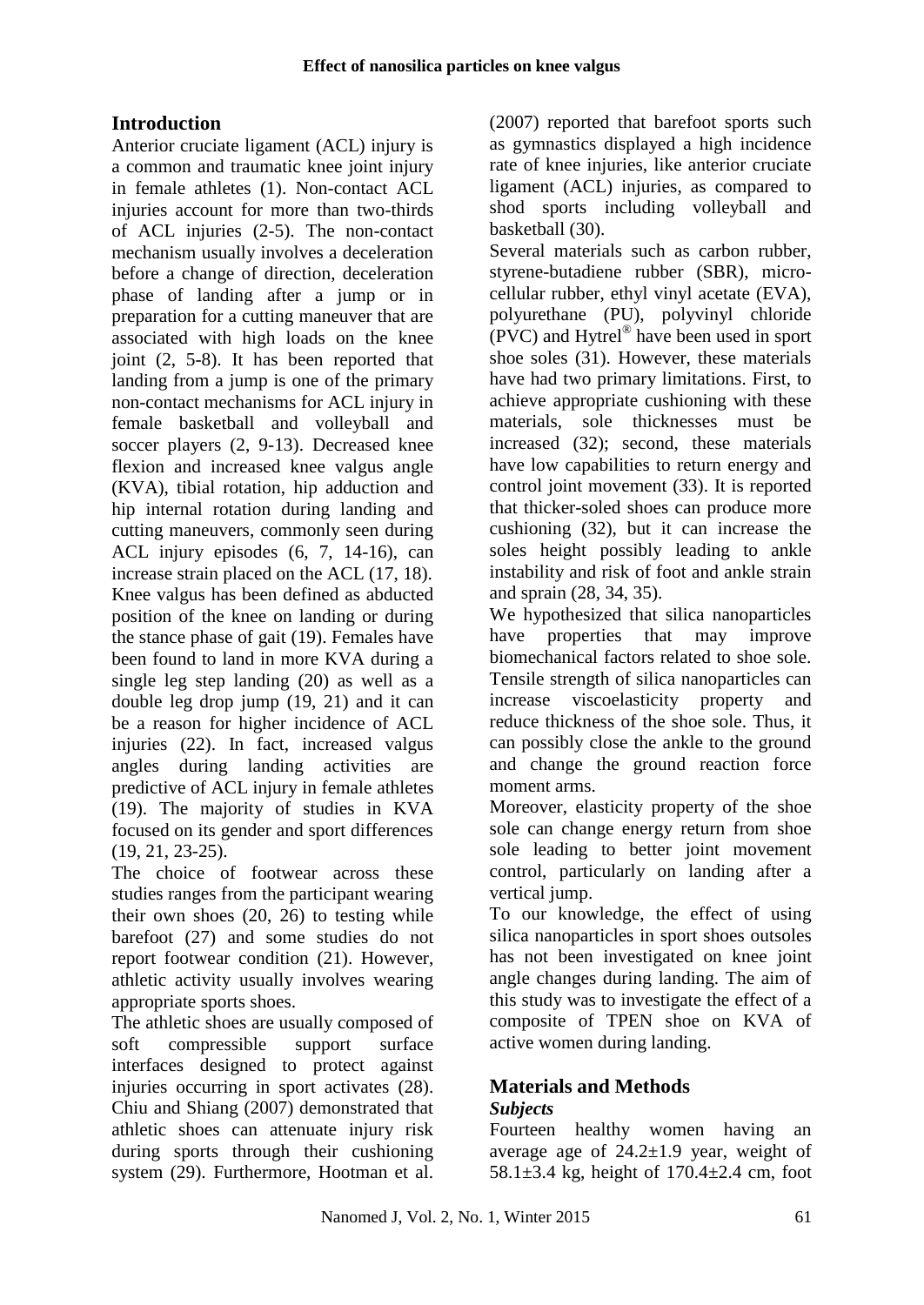size of 41-42 volunteered. They were free of any lower extremity injuries and disorders participate in volleyball activities (4 h/week) for the past four years. The dominant leg of the all subjects was right. They were informed about the procedures and signed an informed consent.

## *Experimental set-up*

Two-dimensional frontal projection planes were captured by a camera (JVC-9X00; 200 HZ) that was placed at a height of 50 cm, 3 m anterior to the subjects landing target, and aligned perpendicular to the frontal plane. Video data were collected using the SIMI motion software.

Six markers were placed on the lower extremity of each subject as employed by Willson et al. (36).Markers were placed at the midpoint of the ankle malleoli for the center of the ankle joint, midpoint of the femoral condyles to approximate the center of the knee joint and on the proximal thigh at the midpoint along a line from the anterior superior iliac spine to the knee marker. All markers were placed by the same experimenter.

Two pairs of shoe were used in this study. They were the same in shape and properties (weight, size and outsole design) but different in outsole materials. One of them was a PVC shoe (polyvinyl chloride) with hardness of 65 shore A and another was a TPEN shoe (composite of thermoplastic elastomer based on styrenebutadiene and silica nanoparticles) with hardness of 70 shore A.

### *Testing procedure*

In order to simulate the landings encountered during athletic participation, subjects were asked to perform bilateral drop jump (DJ) and single leg drop landing (SLL) tasks. Each subject was given enough time to warm up and was asked to perform 3–5 practice trials of both tasks with both shoes and barefoot to become familiar with the specific conditions.

Three successful trials were performed for each task in each condition. The sequence

of step landing (left or right leg first) or drop jump task and condition (barefoot, PVC shoe and TPEN shoe) was assigned in block order.

## *Drop jump task (DJ)*

Subjects stood on a 30-cm-high bench with feet shoulder width apart and were asked to drop as vertically as possible, in an attempt to standardize landing height, landing on both feet at a mark 30 cm from the bench. They were required to perform a maximal vertical jump immediately after landing, finally landing back on the mark. There were no set instructions regarding arm movement, only for the subjects to perform the jump naturally (Fig. 1a).

# *Single leg landing (SLL)*

Subjects dropped from a 30-cm-high bench dropping as vertically as possible. They were asked to land with the opposite leg onto a marked point 30 cm from the bench with the test limb ensuring the contralateral leg makes no contact with any other surface and balance is held for a minimum three seconds (Fig. 1b).

### *Analysis*

All parameters were calculated using Microsoft Excel 2010 from the twodimensional coordinates previously filtered at 12 Hz with a low-pass fourth order Butterworth filter (37).

The maximum values of angle subtended between the lines formed through the markers at the Anterior Superior Iliac spine and middle of the knee joint and that formed from the markers on the knee joint to the middle of the ankle joint was recorded as the valgus angle of the knee. The average KVA value from three trials was used for analysis from this group means and standard deviations were calculated for all KVA measures.

### *Statistical analysis*

3 Footwear  $\times$  2 landing two factor repeated measures ANOVA were used to investigate the effect of landing and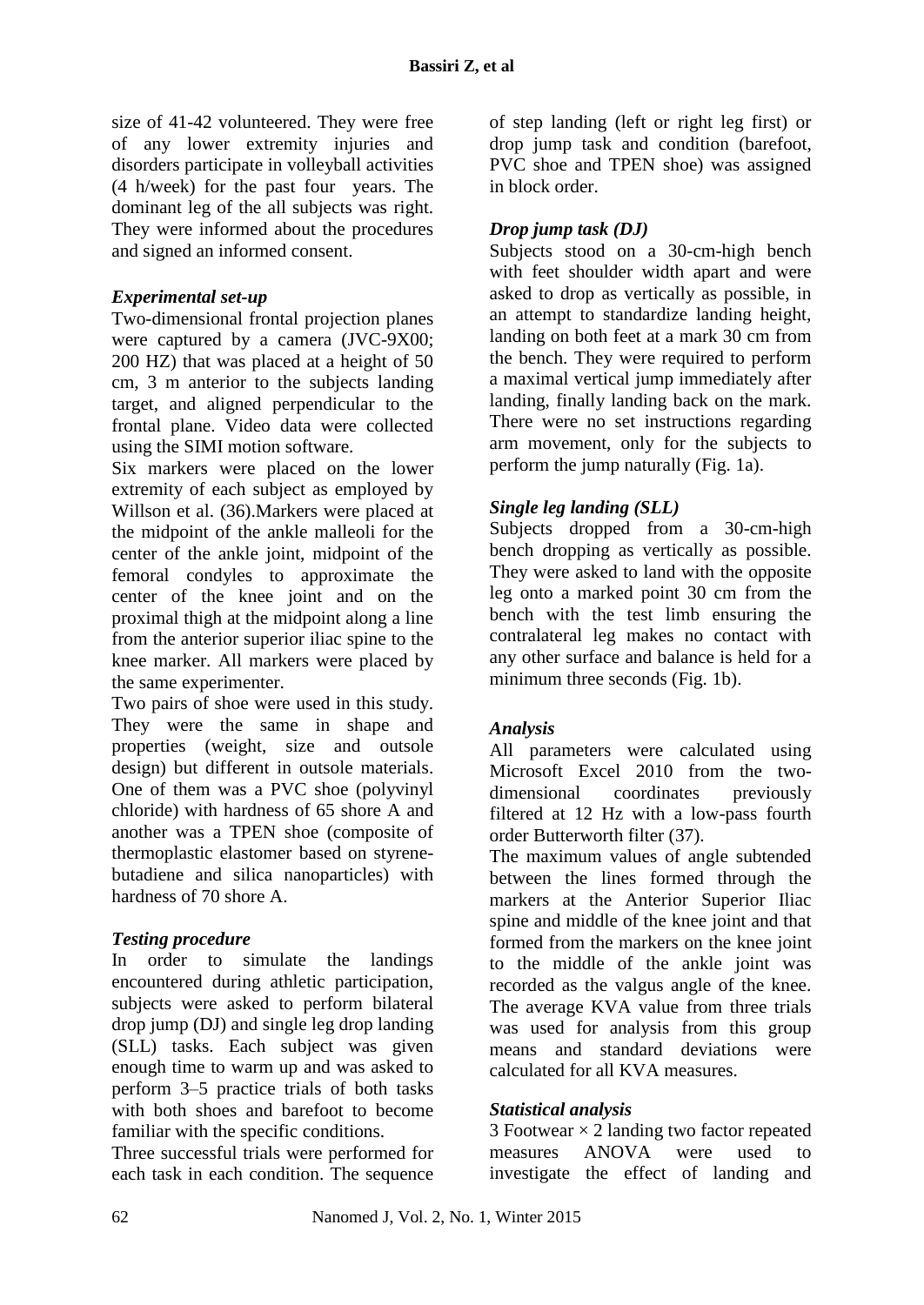footwear conditions on KVA of right and left legs. The Bonferroni multiple comparison procedures were used to make all post-hoc comparisons. SPSS-v20 software was used to perform all statistical analyses. The level of significance was set at  $p<0.05$ .



Figure 1. Example of knee valgus during drop jump task (a) and single leg landing (b).

# **Results**

The results of the present study show that footwear condition (Table 1) and landing pattern (Table 2) did affect the KVA. These finding provide evidence that the KVA differed across footwear conditions over SLL and DJ landing patterns. Specifically, statistical analysis showed that the KVA was at its maximum during landing barefoot and at its minimum values when landing in TPEN shoe values for both left and right limbs. PVC shoe significantly decreased the KVA compared to barefoot about  $3.8\%$  in left (P<0.001) and  $4.1\%$  in right (P<0.001) limbs. Also, landing in TPEN shoe caused a significant reduction of the KVA compared to barefoot by  $7.8\%$  in left  $(P<0.001)$  and 9.7% in right (P<0.001) limbs. Furthermore, significant differences were observed in KVA between DJ and SLL for both limbs (P<0.001). The KVA during DJ was significantly more than SLL.

# **Discussion**

To the best of our knowledge, this is the first study aimed to investigate the effect of a composite of TPEN shoe on KVA compared to barefoot condition in active women during SLL and DJ. Generally, the results of the present study indicate that landing in TPEN shoe decreased the KVA during SLL and DJ. More detailed, our finding suggest that a) shod landing reduce KVA compared to barefoot b) landing in TPEN shoe reduce KVA compared barefoot and PVC and c) DJ landing cause greater KVA than SLL. These finding suggest that footwear change the kinematics of knee during landing. These results are consistence with Webster et al. (2004) who reported that wearing sport shoes increase peak knee flexion angles and with Pollard et al. (2010) who demonstrated wearing Brooks Maximus II shoes increase knee flexion range of motion (37, 38).

Prior studies on KVA reported that slight alternations in KVA could change knee valgus load, considerably. McLean et al. (2004) reported that 2° alternation in KVA leads to 40 N.m increase in knee valgus moment (39).

Excessive KVA cause excessive knee abduction moment that is associated with medial knee pain and tears of ACL (40). Moreover, Andriacchi et al. (1983) and Li et al. (1998) reported that the addition of valgus load to the knee increase electrical activity of pes anserinus muscles (41, 42).

With respect to results reported in the literature, our findings suggest that landing in TPEN shoe could decrease the valgus load to the knee thought increasing KVA. This decreased tendency mainly facilitates the work of gluteus medius and pes anserinus muscles that limite knee valgus motion (20). Our finding implied that landing on TPEN shoe causes these muscles work easier than landing on barefoot and PVC shoe. It may be due to the tensile strength and elasticity of TPEN shoe that caused by SNPs.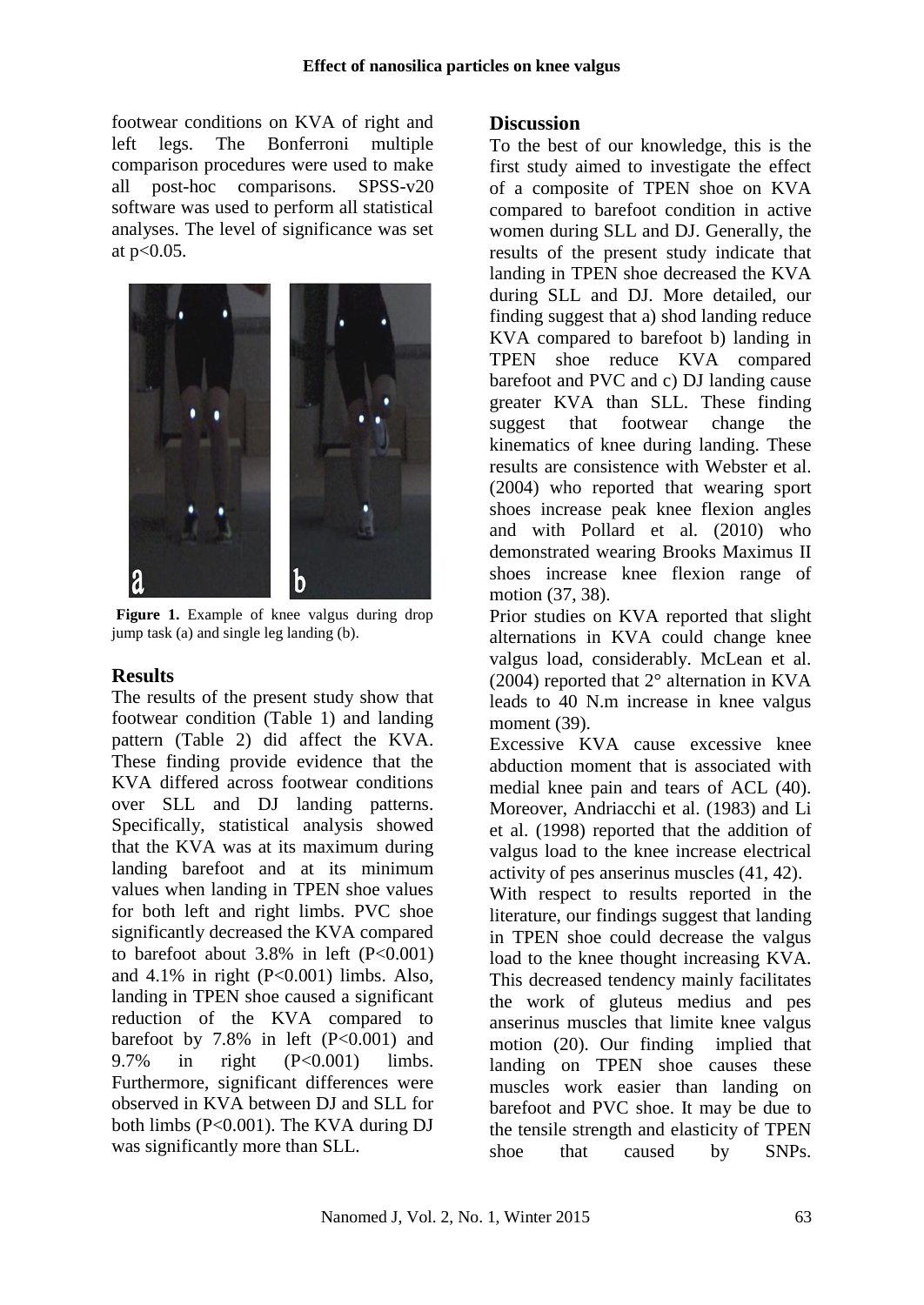|       | <b>Condition</b>   |                      |                     |                      |                     |                       |  |
|-------|--------------------|----------------------|---------------------|----------------------|---------------------|-----------------------|--|
| Limb  | <b>Barefoot</b>    | <b>PVC</b>           |                     | <b>TPEN</b>          |                     |                       |  |
|       | Mean $(SD)$        | Mean $(SD)$          | P-value<br>barefoot | Mean $(SD)$          | P-value<br>barefoot | P-value<br><b>PVC</b> |  |
| Left  | $15.2^{\circ}+2.8$ | $14.6^{\circ}$ ± 2.8 | 0.001               | $14.1^{\circ}$ ± 2.7 | 0.001               | 0.007                 |  |
| Right | $14.8^{\circ}+2.8$ | $14.1^{\circ}$ + 2.7 | 0.001               | $13.5^{\circ}+2.7$   | 0.001               | 0.012                 |  |

**Table 1.** Mean (standard deviation) of KVA for footwear conditions in left and right limbs.

Significant results are printed in bold  $(P<0.05)$ 

**Table 2.** Mean and SD for landing patterns.

|       |                            | <b>Pattern</b>       |         |
|-------|----------------------------|----------------------|---------|
| Limb  | Drop Jump                  | Single Leg           | P-value |
| Left  | $15.0^{\circ}$ ± 2.9       | $14.2^{\circ}$ + 2.6 | 0.001   |
| Right | $14.5^{\circ}$ ± 2.8       | $13.8^{\circ}+2.7$   | 0.001   |
|       | $C'$ $C'$ $1$ $11/D$ $0C'$ |                      |         |

Significant results are printed in bold  $(P<0.05)$ 

Furthertmore , it has been suggested that harder outsoles provide more dynamic balance during some movement such as gait (43-47). As TPEN shoe is more viscoelastic than PVC shoe, it could be suggested that higher viscoelasticity of TPEN shoe provides a more stable landing compared to PVC shoe which exert less KVA.

The greater KVA in barefoot could be a compensatory strategy. Pollard et al. proposed a theory that females who limit motion in the sagittal plane employ a strategy of reliance on passive restraints in the frontal plane to control the deceleration of the body center of mass (37). Furthermore, prior studies on shod landing reported that knee flexion in shod landing was greater than that of barefoot and that increasing in knee flexion caused KVA reduction (37, 48). Thus, this great value of valgus in barefoot landing could be as a result of less knee flexion.

In our study, KVA increased in DJ compared to SLL which was consistent with those reported previously  $(23, 24)$ . The difference between DJ and SLL might be related to the nature of the sport skills of the subjects. There may be a familiarity

with single leg stance tasks for the subject which may have resulted in better performances in this task. We suggest that the differences observed are due to the demands of the sport.

# **Conclusion**

Increased KVA increased the risk of ACL injury during athletic tasks such as landing. Our study showed that shod and also TPEN decreases KVA. It seems that using SNPs caused some viscoelasticity property and joint movement control in shoe outsoles that can affect KVA as a risk factor of ACL Injury. But further studies are required to investigate the effect of other materials containing nanoparticles on KVA and another kinematic and kinetics variable related to ACL injury.

# **Acknowledgments**

This project was supported by Faculty of Physical Education & Sport Science - University of Mazandaran, Iran.

### **References**

1. reconstruction of the anterior cruciate ligament. J Bone Joint Surg. 1997; 79(10): 1556-1576.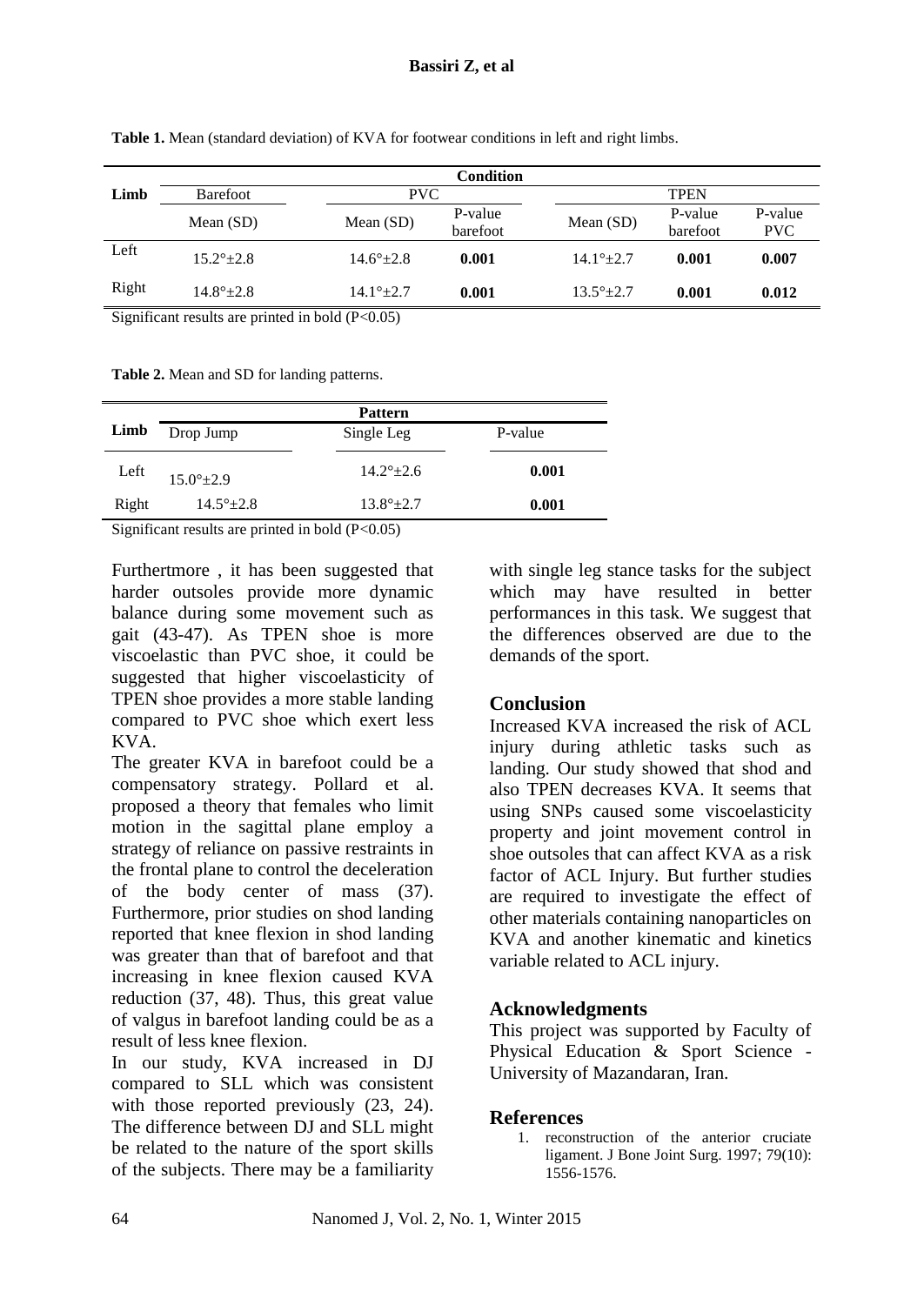- 2. Kirkendall DT, Garrett, WE. Jr. The anterior cruciate ligament enigma. Injury mechanisms and prevention. Clin Orthop Relat Res. 2000; 372: 64-68.
- 3. Griffin LY, Agel J, Albohm MJ, Arendt EA, Dick RW, Garrett WE, et al. Noncontact anterior cruciate ligament injuries: risk factors and prevention strategies. J Am Acad Orthop Surg. 2000; 8(3): 141-150.
- 4. Hewett TE, Lindenfeld TN, Riccobene JV, Noyes FR. The effect of neuromuscular training on the incidence of knee injury in female athletes. A prospective study. Am J Sports Med. 1999; 27(6): 699-706.
- 5. McNair PJ, Marshall RN, Matheson JA. Important features associated with acute anterior cruciate ligament injury. N Z Med J. 1995; 103(9D1): 537-539.
- 6. Olsen O, Myklebust G, Engebretsen L, Bahr R. Injury mechanisms for anterior cruciate ligament injuries in team handball: a systematic video analysis. Am J Sports Med. 2004; 32(4): 1002-1012.
- 7. Boden BP, Dean GS, Feagin JA, Garrett WE. Mechanisms of anterior cruciate ligament injury. Orthopedics. 2000; 23(6): 573-578.
- 8. Myer GD, Brent JL, Ford KR, Hewett TE. Real-time assessment and neuromuscular training feedback techniques to prevent anterior cruciate liga-ment injury in female athletes. J Strength Cond Res. 2011; 33(3): 21-35.
- 9. Ferretti A, Papandrea P, Conteduca F, Mariani PP. Knee ligament injuries in volleyball players. Am J Sports Med. 1992; 20(2): 203-207.
- 10. Gerberich SG, Luhman S, Finke C, Priest JD, Beard BJ. Analysis of severe injuries associated with volleyball activities. Phys Sportsmed. 1987; 15(8): 75-79.
- 11. Gray J, Taunton JE, McKenzie DC, Clement DB, McConkey JP, Davidson RG. A survey of injuries to the anterior cruciate ligament of the knee in female basketball players. Int J Sports Med. 1985; 6(6): 314-316.
- 12. Noyes FR, Mooar PA, Matthews DS, Butler DL. The symptomatic anterior cruciate-deficient knee. Part I: the longterm functional disability in athletically active individuals. J Bone Joint Surg. 1983; 65(2): 154-162.
- 13. Munro A, Herrington L, Comfort P. Comparison of landing knee valgus angle between female basketball and football athletes: Possible implications for anterior cruciate ligament and patellofemoral joint

injury rates. Phys Ther Sport. 2012; 13(4): 259-256.

- 14. Hewett TE, Torg JS, Boden BP. Video analysis of trunk and knee motion during non-contact anterior cruciate ligament injury in female athletes: lateral trunk and knee abduction motion are combined components of the injury mechanism. Br J Sports Med. 2009; 43(6): 417-422.
- 15. Koga H, Nakamae A, Shima Y, Iwasa J, Myklebust G, Engebretsen L, et al. Mechanisms for noncontact anterior cruciate ligament injuries knee joint kinematics in 10 injury situations from female team handball and basketball. Am J Sports Med. 2010; 38(11): 2218-2225.
- 16. Krosshaug T, Nakamae A, Boden BP, Engebretsen L, Smith G, Slauterbeck JR, et al. Mechanisms of anterior cruciate ligament injury in basketball: video analysis of 39 case. Am J Sports Med. 2007; 35(3): 359-367.
- 17. Berns GS, Hull ML, Patterson HA. Strain in the anteromedial bundle of the anterior cruciate ligament under combination loading. J Orthop Res. 1992; 10(2): 167- 176.
- 18. Markolf KL, Burchfield DM, Shapiro MM, Shepard MF, Finerman GA, Slauterbeck JL. Combined knee loading states that generate high anterior cruciate ligament forces. J Orthop Res. 1995; 13(6): 930-935.
- 19. Hewett T, Myer G, Ford K, Heidt R, Colosimo A, McLean S, et al. Biomechanical measures of neuromuscular control and valgus loading of the knee predict anterior cruciate ligament injury risk in female athletes a prospective study. Am J Sports Med. 2005; 33(4): 492-501.
- 20. Russell K, Palmieri R, Zinder S, Ingersoll C. Sex Differences in Valgus Knee Angle During a Single-Leg Drop Jump. J Athl Train. 2006; 41(2): 166-171.
- 21. Ford K, Myer G, Hewett T. Valgus knee motion during landing in high school female and male basketball players. Med Sci Sports Exerc. 2003; 35(10): 1745- 1750.
- 22. Cowan S, Crossley K. Does gender influence neuromotor control of the knee and hip. J Electromyogr Kinesiol. 2009; 19(2): 276-282.
- 23. Herrington L. Knee valgus angle during landing tasks in female volleyball and basketball players. J Strength Cond Res. 2011; 25(1): 262-266.
- 24. Herrington L, Munro A. Drop jump